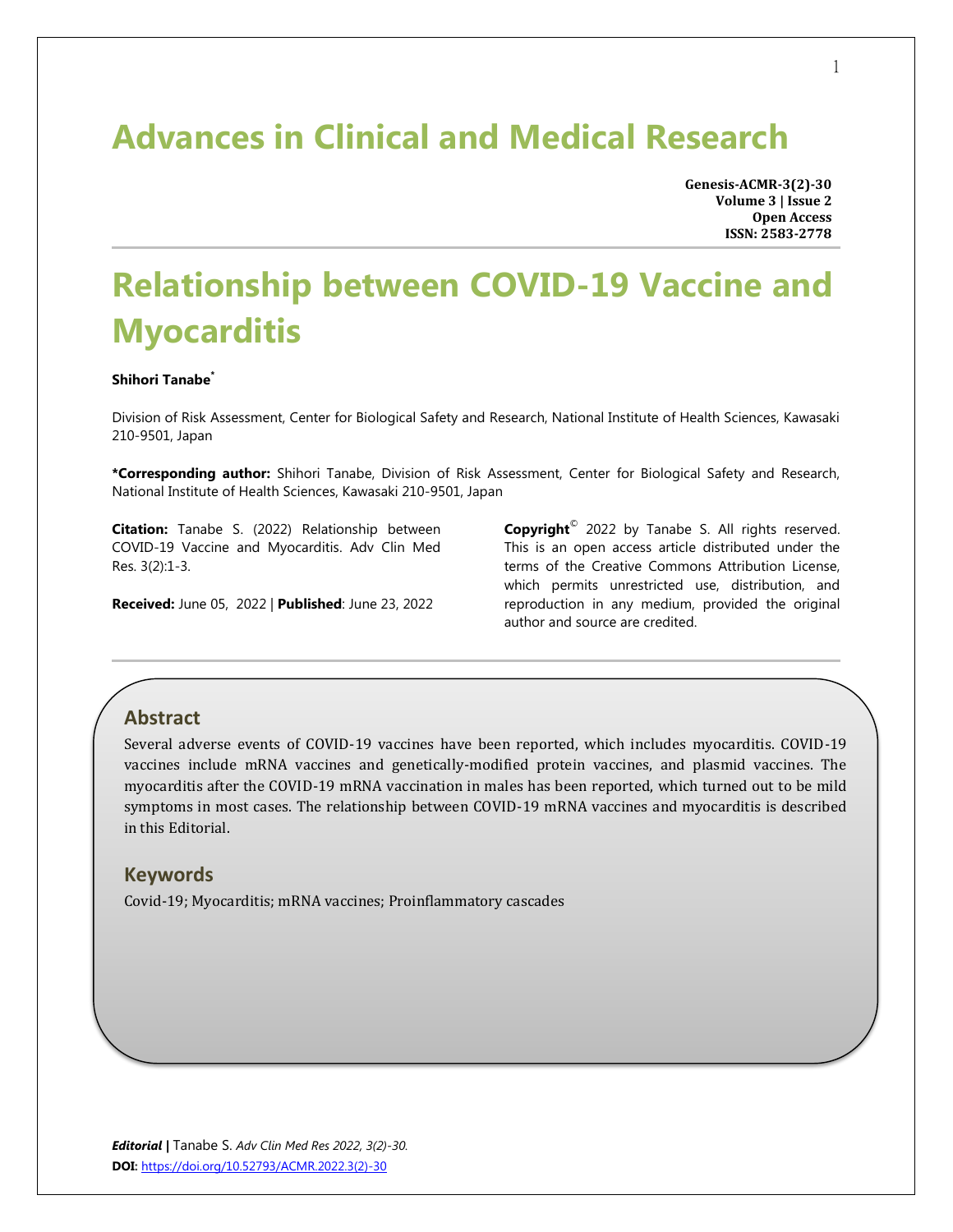#### **Relationship between COVID-19 vaccines and myocarditis**

COVID-19 vaccines include messenger RNA (mRNA) vaccines, where myocarditis in male teenagers emerged as a possible rare adverse event [1]. Myocarditis is usually defined as an inflammatory disorder of the heart muscle, while the diagnosis of myocarditis is challenging [1]. A retrospective case series has reported that the increased incidence rate ratio of COVID-19-related myocarditis was observed among adult males compared with females [2]. The majority of the cases occurred within 3 days following the second dose of the vaccine, which showed mild symptoms and all patients survived [2]. Several events of myocarditis have occurred after the second dose of mRNA vaccine for COVID-19 in adolescent males, where the mechanism is still unknown [3]. A study on the myocarditis and COVID-19 vaccine demonstrated that myocarditis related to COVID-19 vaccines mostly occurs in young male individuals with mRNA vaccines, while clinical symptoms resolved within 6 days with preservation of the cardiac function in all reported cases [4]. A survey of clinical records of 2000287 vaccine recipients revealed that myocarditis occurred a median of 3.5 days after vaccination and no death was observed [5].

A case report of a 24-year-old male patient who was diagnosed with myocarditis after receiving the COVID-19 mRNA vaccine demonstrated that the patient recovered after 4 days of hospitalization [6]. A report on six cases of myocarditis after COVID-19 mRNA vaccination showed that five patients presented the myocarditis after the second dose of the vaccine and all patients were males with a median age of 23 years [7]. The clinical course was mild in all six cases reported [7]. Careful vigilance is needed for COVID-19 mRNA vaccines since the rare risk for myocarditis involves in young male adults [8]. Reporting system such as Vaccine Adverse Event Reporting System (https://vaers.hhs.gov/faq.html) has been utilized for the assessment of the COVID-19 vaccination [9]. It has been concluded that the benefits of COVID-19 vaccination to individual persons and at the population level clearly outweighed the risks of myocarditis after vaccination [9]. The immune response to mRNA may result in the activation of proinflammatory cascades and immunologic pathways leading to the development of myocarditis [10]. A benefit-risk assessment for COVID-19 vaccination suggested a favorable balance for all age and sex groups, which recommends the vaccination for those over 12 years of age [10]. In conclusion, myocarditis occurred after the COVID-19 mRNA vaccination in young male adults. The mechanism of the myocarditis in regard to the immune reaction may be worth investigating in the future.

#### **Acknowledgements**

This work was supported by Japan Agency for Medical Research and Development (AMED), Grant Number JP21mk0101216, JP22mk0101216, JSPS KAKENHI Grant Number 21K12133, and Ministry of Health, Labour, and Welfare (MHLW). The author would like to thank all collaborators.

#### **References**

1. Caforio ALP. (2021) Receipt of mRNA Vaccine against Covid-19 and Myocarditis. N Engl J Med. 385(23):2189-190.

2. Perez Y, Levy ER, Joshi AY, Virk A, Rodriguez-Porcel M, et al. (2021) Myocarditis Following COVID-19 mRNA Vaccine: A Case Series and Incidence Rate Determination. Clin Infect Dis 2021.

3. Calcaterra G, Mehta JL, de Gregorio C, Butera G, Neroni P, et al. (2021) COVID 19 Vaccine for Adolescents. Concern about Myocarditis and Pericarditis. Pediatr Rep. 13(3):530-33.

4. Salah HM, Mehta JL. (2021) COVID-19 Vaccine and Myocarditis. Am J Cardiol. 157:146-48.